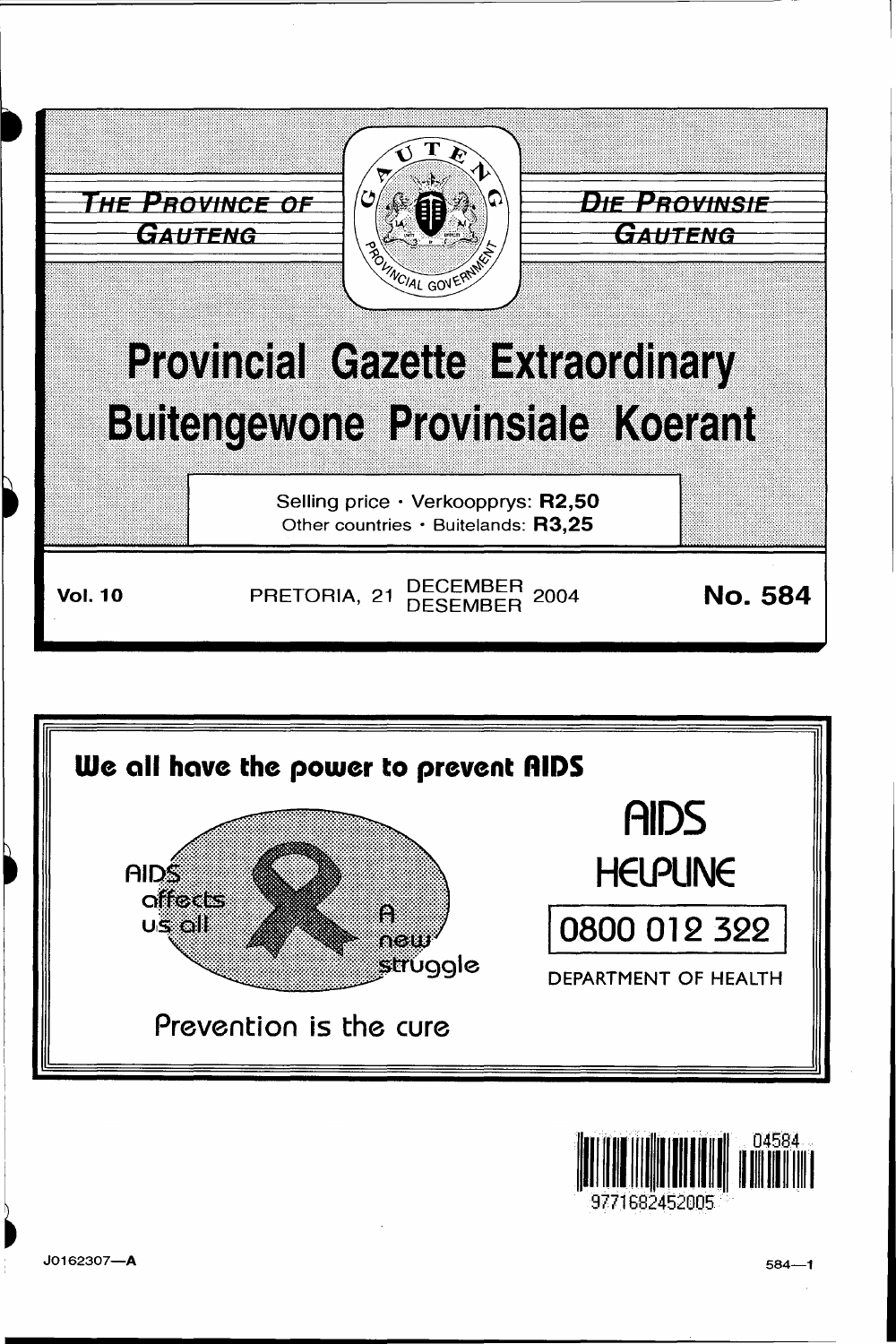## **CONTENTS • INHOUD**

No. *Page Gazette*  No. No.

## **LOCAL AUTHORITY NOTICE**

2897 Town-planning and Townships Ordinance (15/1986): City of Tshwane Metropolitan Municipality: Pretoria Amendment Scheme 9483 ................................................................................................................................................................. . 3 584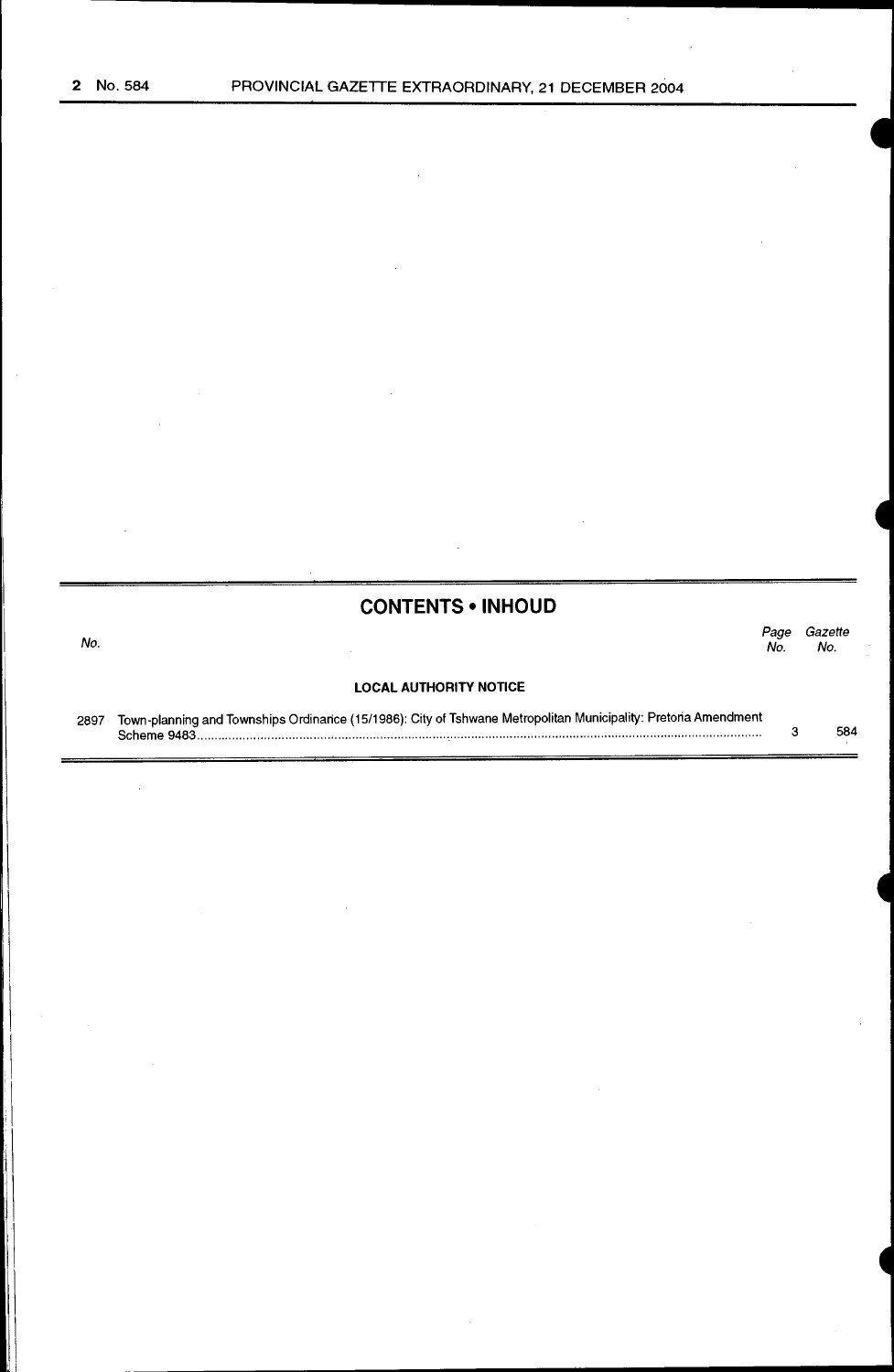## **LOCAL AUTHORITY NOTICE**

## **LOCAL AUTHORITY NOTICE 9483**

## **CITY OF TSHWANE METROPOLITAN MUNICIPALITY**

## **PRETORIA AMENDMENT SCHEME 9483**

It is hereby notified in terms of the provisions of section 125 (1) of the Town-planning and Townships Ordinance, 1986 (Ordinance 15 of 1986), that the City of Tshwane Metropolitan Municipality has approved an amendment scheme with regard to the land in the township of Equestria Extension 137, being an amendment of the Pretoria Town-planning Scheme, 1974.

Map 3 and the scheme clauses of this amendment scheme are filed with the Acting General Manager: Legal Services and are open to inspection during normal office hours.

This amendment is known as Pretoria Amendment Scheme 9483.

[K13/2/Equestria x137 (9483)]

## **Acting General Manager: Legal Services**

October 2004

(Notice No. 989/2004)

## **PLAASLIKE BESTUURSKENNISGEWING 2897**

## **STAD TSHWANE METROPOLITAANSE MUNISIPALITEIT**

## **PRETORIA-WYSIGINGSKEMA 9483**

Hierby word ingevolge die bepalings van artikel 125 (1) van die Ordonnansie op Dorpsbeplanning en Dorpe, 1986 (Ordonnansie 15 van 1986), bekend gemaak dat die Stad Tshwane Metropolitaanse Munisipaliteit 'n wysigingskema met betrekking tot die grond in die dorp Equestria Uitbreiding 137, synde 'n wysiging van die Pretoria Dorpsbeplanningskema, 1974, goedgekeur het.

Kaart 3 en die skemaklousules van hierdie wysigingskema word deur die Waarnemende Hoofbestuurder: Regsdienste, in bewaring gehou en lê gedurende gewone kantoorure ter insae.

Hierdie wysiging staan bekend as Pretoria-wysigingskema 9483.

[K13/2/Equestria x137 (9483)]

## **Waarnemende Hoofbestuurder: Regsdienste**

Oktober 2004

(Kennisgewing No. 989/2004)

## **CITY OF TSHWANE METROPOLITAN MUNICIPALITY**

## DECLARATION OF EQUESTRIA EXTENSION 137 AS APPROVED TOWNSHIP

In terms of section 103 of the Town-planning and Townships Ordinance, 1986 (Ordinance No. 15 of 1986), the City of Tshwane Metropolitan Municipality hereby declares the Township of Equestria Extension 137 to be an approved township, subject to the conditions as set out in the Schedule hereto.

(K13/2/Equestria x137)

## **SCHEDULE**

CONDITIONS UNDER WHICH THE APPLICATION MADE BY VERDINO SESTIEN PTY LTD IN TERMS OF THE PROVISIONS OF CHAPTER Ill: PART C OF THE TOWN-PLANNING AND TOWNSHIPS ORDINANCE, 1986 (ORDINANCE No. 15 OF 1986), FOR PERMISSION TO ESTABLISH A TOWNSHIP ON PORTION 496 (A PORTION OF PORTION 81) OF THE FARM THE WILLOWS No. 340 JR, PROVINCE OF GAUTENG, HAS BEEN GRANTED.

#### **1.1 Name**

## **1. CONDITIONS OF ESTABLISHMENT**

## The name of the township shall be **Equestria Extension 137.**

**1.2 Design** 

~

The township shall consist of erven, parks and streets as indicated on General Plan SG No. 11791/2003.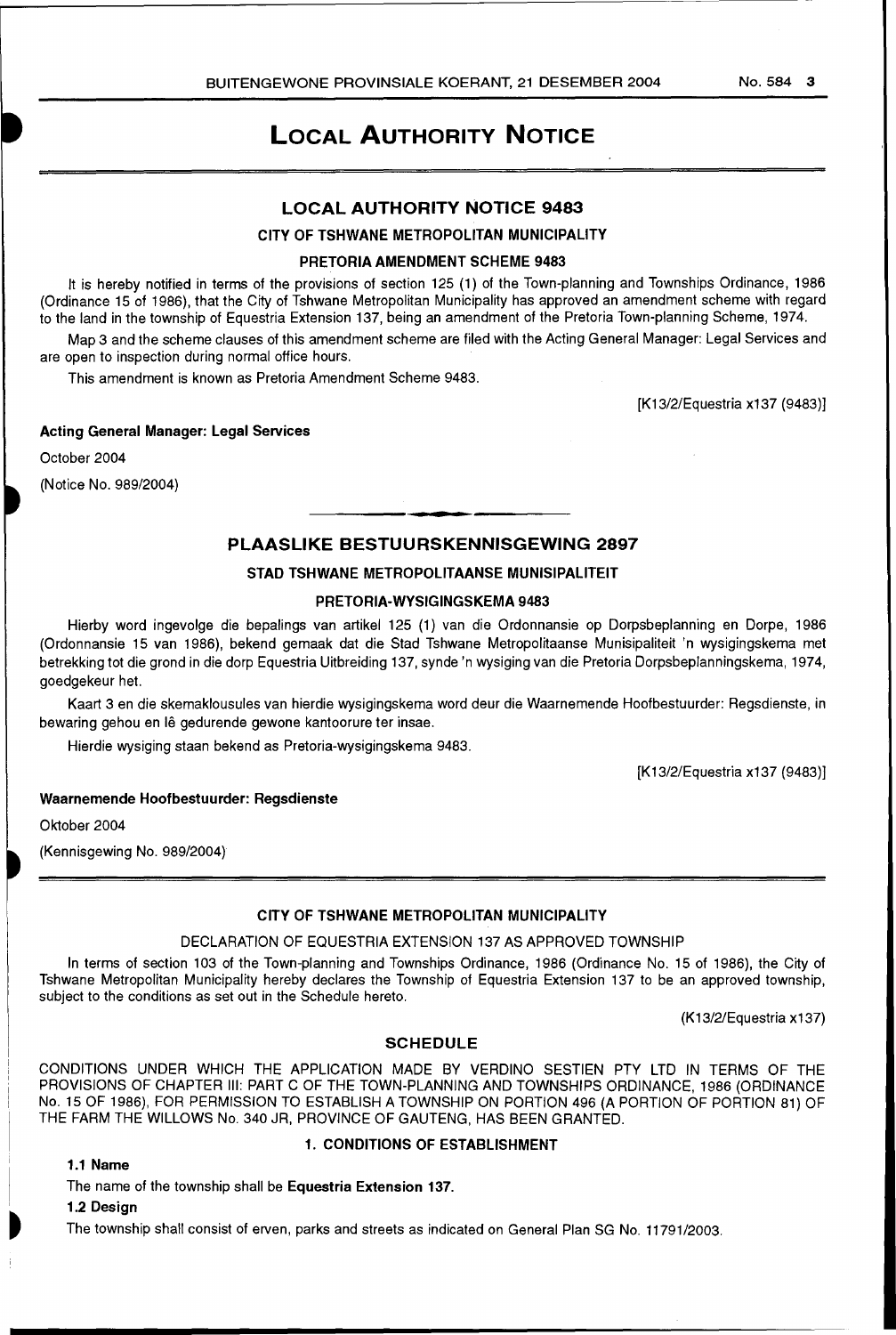## 1.3 Disposal of existing conditions of title

. All erven shall be made subject to existing conditions and servitudes, if any, including the reservation of the rights to minerals.

## 1.4 Endowment

Pavable to the City of Tshwane Metropolitan Municipality.

The township owner shall pay the City of Tshwane Metropolitan Municipality as endowment a total amount of R109 000,00 which amount shall be used by the City of Tshwane Metropolitan Municipality for the acquisition of land for park and/or public open space purposes.

The said endowment amount shall be payable in accordance with the provisions of section 81 of the Town-planning and Townships Ordinance, 1986 (Ordinance. 15 of 1986).

## 1.5 Removal or replacement of municipal services

Should it become necessary to move or replace any existing municipal services as a result of the establishment of the township, the cost thereof shall be borne by the township owner.

## 1.6 Demolition of buildings and structures

When required by the City of Tshwane Metropolitan Municipality to do so, the township owner shall at his own expense cause to be demolished to the satisfaction of the City of Tshwane Metropolitan Municipality all existing buildings and structures situated within building line reserves and side spaces or over common boundaries, or dilapidated structures.

### 1.7 Removal of litter

The township owner shall at his own expense have all litter within the township area removed to the satisfaction of the City of Tshwane Metropolitan Municipality, when required to do so by the City of Tshwane Metropolitan Municipality.

## 1.8 Removal and/or replacement of Eskom power lines

Should it become necessary to remove and/or replace any existing power lines of Eskom as a result of the establishment of the township, the cost thereof shall be borne by the township owner.

## 1.9 Removal and/or replacement of Telkom services

Should it become necessary to remove and/or replace any existing Telkom services as a result of the establishment of the township, the cost thereof shall be borne by the township owner.

## 1.10 Compliance to conditions imposed by GDACEL

The township owner shall at his own expense comply with all the conditions imposed, by which the Gauteng Department of Agricultural, Conservation, Environment and Land Affairs has granted the applicant exemption from compliance with Regulations No. 1182 and 1183 promulgated in terms of section 21, 22 and 26 of the Environmental Conservation Act, 1989 (Act 73 of 1989} for the development of this township.

#### 1.11 Consolidation of erven

The township owner shall at his owh expense have Erven 683 and 684 in the township consolidated. The City of Tshwane Metropolitan Municipality hereby grants its consent to the consolidation in respect of section 92 (1) (b) of Ordinance 15 of 1986.

### 2. CONDITIONS OF TITLE

2.1 The erven mentioned below shall be subject to the condition as indicated, laid down by the City of Tshwane Metropolitan Municipality in terms of the provisions of the Town-planning and Townships Ordinance, 1986 (Ordinance 15 of 1986):

#### 2.1.1 All erven

2.1.1.1 The erf shall be subject to a servitude, 2 metre wide, for municipal services (water, sewerage, electricity and stormwater) (hereinafter referred to as ''the services"), in favour of the local authority, along any two boundaries, excepting a street boundary and, in the case of a panhandle erf, an additional servitude for municipal purposes, 2 metre wide, over the entrance portion of the erf, if and when required by the local authority: Provided that the local authority may waive any such servitude.

2.1.1.2 No buildings or other structures may be erected within the aforesaid servitude area and no trees with large roots may be planted within the area of such servitude or within a distance of 2 metre from it.

2.1.1.3 The City of Tshwane Metropolitan Municipality shall be entitled to temporarily deposit on the land adjoining the aforesaid servitude, any material it excavates during the laying, maintenance or removal of such services and other works which in its discretion it regards necessary, and furthermore the City of Tshwane Metropolitan Municipality shall be entitled to reasonable access to the said property for the aforesaid purpose, subject to the provision that the City of Tshwane Metropolitan Municipality shall make good any damage caused during the laying, maintenance or removal of such services and other works.

#### 2.1.2 All erven

As this erf (stand, land, etc.) forms part of an area which may be subject to dust pollution and noise as a result of open-cast mining activities, past, present or future in the vicinity thereof, the owner thereof accepts that inconvenience wtth regard to dust pollution and noise as a result thereof, may be experienced.

## STAD TSHWANE METROPOLITAANSE MUNISIPALITEIT

#### VERKLARING VAN EQUESTRIA UITBREIDING 137 TOT GOEDGEKEURDE DORP

lngevolge artikel103 van die Ordonnansie op Dorpsbeplanning en Dorpe, 1986 (Ordonnansie No. 15 van 1986}, verklaar die Stad Tshwane Metropolitaanse Munisipaliteit hierby die dorp Equestria Uitbreiding 137 tot 'n goedgekeurde dorp, onderworpe aan die voorwaardes uiteengesit in die bygaande Bylae.

(K13/2/Equestria x137}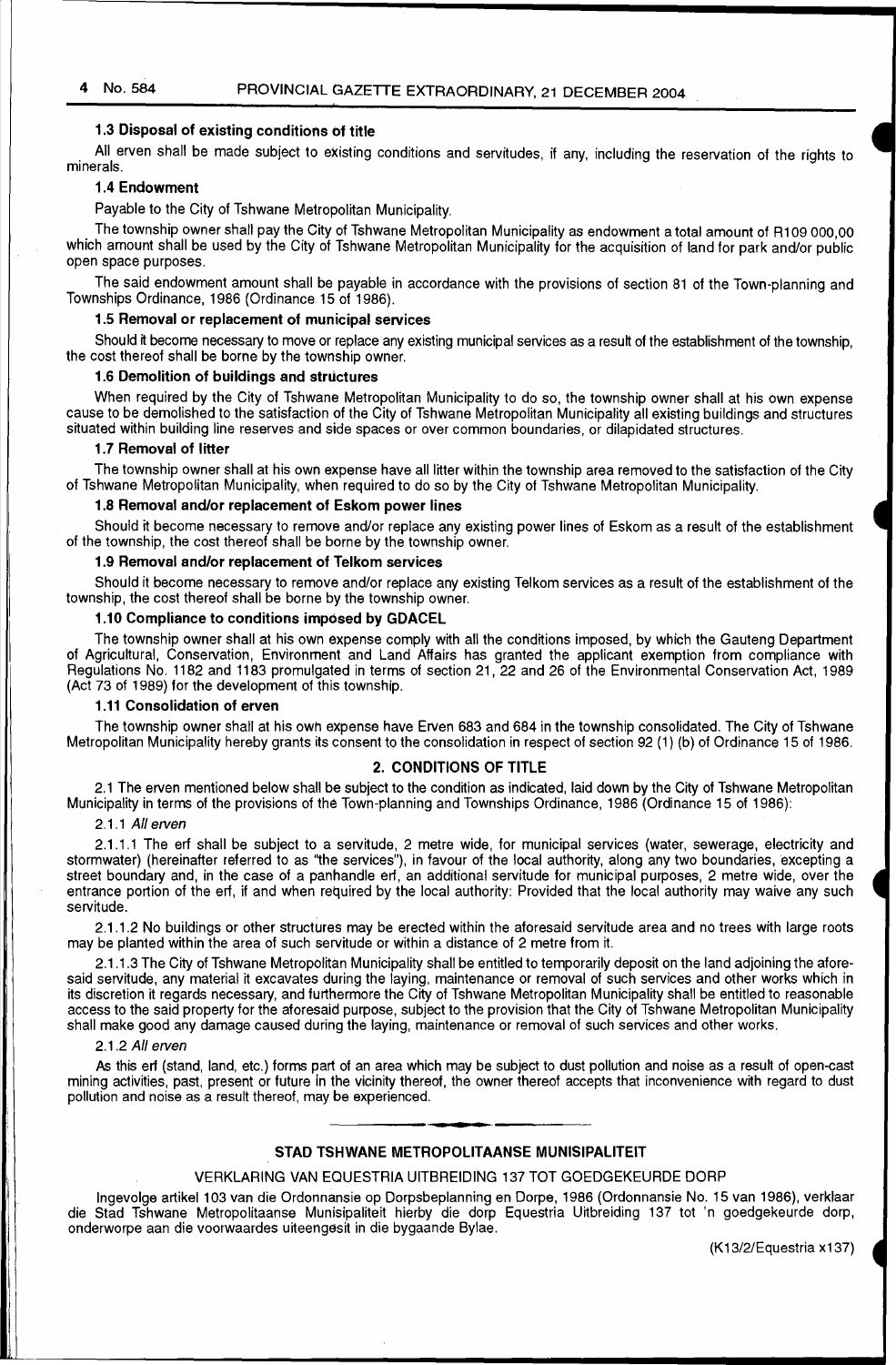$\mathcal{E}^{\text{C}}$  is a  $\bar{z}$ 

## **BYLAE**

STAAT VAN VOORWAARDES WAAROP DIE AANSOEK GEDOEN DEUR VERDINO SESTIEN PTY LTD INGEVOLGE DIE BEPALINGS VAN HOOFSTUK Ill: DEEL C VAN DIE ORDONNANSIE OP DORPSBEPLANNING EN DORPE, 1986 (ORDONNANSIE No. 15 VAN 1986), OM TOESTEMMING OM 'N DORP OP GEDEELTE 496 ('N GEDEELTE VAN GEDEELTE 81) VAN DIE PLAAS THE WILLOWS No. 340 JR, GAUTENG, TE STIG, TOEGESTAAN IS.

## **1. STIGTINGSVOORWAARDES**

## **1.1 Naam**

Die naam van die dorp is **Equestria Uitbreiding 137.** 

### **1.2 Ontwerp**

Die dorp bestaan uit erwe, parke en strata soos aangedui op Algemene Plan LG No. 11791/2003.

## **1.3 Beskikking oor bestaande titelvoorwaardes**

Aile erwe moet onderworpe gemaak word aan bestaande voorwaardes en serwitute, as daar is, met inbegrip van die voorbehoud van die regte op minerale.

## **1.4 Begiftiging**

## Betaalbaar aan die Stad Tshwane Metropolitaanse Munisipaliteit.

Die dorpseienaar moet aan die Stad Tshwane Metropolitaanse Munisipaliteit, as begiftiging, 'n totale bedrag van R1 09 000,00 betaal, welke bedrag deur die Stad Tshwane Metropolitaanse Munisipaliteit aangewend moet word vir die verkryging van grond vir park- en/of openbare-oopruimtedoeleindes.

Die genoemde begiftigingsbedrag is betaalbaar kragtens die bepalings van artikel 81 van die Ordonnansie op Dorpsbeplanning en Dorpe, 1986 (Ordonnansie 15 van 1986).

#### **1.5 Verskuiwing en/of verwydering van munisipale dienste**

Indian dit as gevolg van die stigting van die dorp nodig word om enige bestaande munisipale dienste te verskuif of te vervang, moet die koste daarvan deur die dorpseienaar gedra word.

#### **1.6 Sloping van geboue en strukture**

Die dorpseienaar moet op eie koste aile bestaande geboue en strukture wat binne boulynreserwes en kantruimtes of oor gemeenskaplike grense gelê is, of bouvallige strukture laat sloop tot tevredenheid van die Stad Tshwane Metropolitaanse Munisipaliteit wanneer die Stad Tshwane Metropolitaanse Munisipaliteit dit vereis.

## **1.7 Verwydering van rommel**

Die dorpseienaar moet op eie koste aile rommel binne die dorpsgebied laat verwyder tot tevredenheid van die Stad Tshwane Metropolitaanse Munisipaliteit wanneer die Stad Tshwane Metropolitaanse Munisipaliteit dit vereis.

### **1.8 Verskuiwing en/of verwydering van Eskom kraglyne**

Indian dit as gevolg van die stigting van die dorp nodig word om enige bestaande kraglyne van Eskom te verskuif, moet die koste daarvan deur die dorpseienaar gedra word.

#### **1.9 Verskuiwing en/of verwydering van Telkom dienste**

Indien dit as gevolg van die stigting van die dorp nodig word om enige bestaande dienste van Telkom te verskuif en/of te verwyder, moet die koste daarvan deur die dorpseienaar gedra word.

## **1.10 Voldoening aan voorwaardes opgele deur die Gautengse Departement van Landbou, Bewaring, Omgewing en Grondsake (DLBOG)**

Die dorpseienaar salop sy eie koste voldoen aan al die voorwaardes wat opgele is deur (DLBOG) met die aansoek om vrystelling om aan die bepalings van Regulasie 1182 en 1183 gepromulgeer ingevolge artikel 21, 22 en 26 van die Wet op Omgewingsbewaring, 1989 (Wet No. 73 van 1989) vir die ontwikkeling van die dorpsgebied.

## **1.11 Konsolidasie van erwe**

Die dorpseienaar moet op eie koste Erwe 683 en 684 in die dorp laat konsolideer. Die Stad Tshwane Metropolitaanse Munisipaliteit verleen hiermee ingevolge Artikel 92 (1) (b) van Ordonnansie 15 van 1986, toestemming tot die konsolidasie.

#### **2. TITELVOORWAARDES**

2.1 Die erwe hieronder genoem, is onderworpe aan die voorwaardes soos aangedui, opgele deur die Stad Tshwane Metropolitaanse Munisipaliteit ingevolge die bepalings van die Ordonnansie op Dorpsbeplanning en Dorpe, 1986 (Ordonnansie 15 van 1986):

### 2.1.1 Aile erwe

2.1.1.1 Die erf is onderworpe aan 'n serwituut, 2 meter breed, vir munisipale dienste (water, riool, elektrisiteit en stormwater) (hierna "die dienste" genoem), ten gunste van die Stad Tshwane Metropolitaanse Munisipaliteit langs enige twee grense, uitgesonderd 'n straatgrens en, in die geval van 'n pypsteelerf, 'n addisionele serwituut vir munisipale doeleindes, 2 meter breed, oor die toegangsgedeelte van die erf, indien en wanneer die plaaslike bestuur dit verlang: Met dien verstande dat die plaaslike bestuur van enige sodanige serwituut mag afsien.

2.1.1.2 Geen geboue of ander strukture mag binne die voornoemde serwituutgebied opgerig word nie en geen grootwortelbome mag binne die gebied van sodanige serwituut of binne 'n afstand van 2 meter daarvan geplant word nie.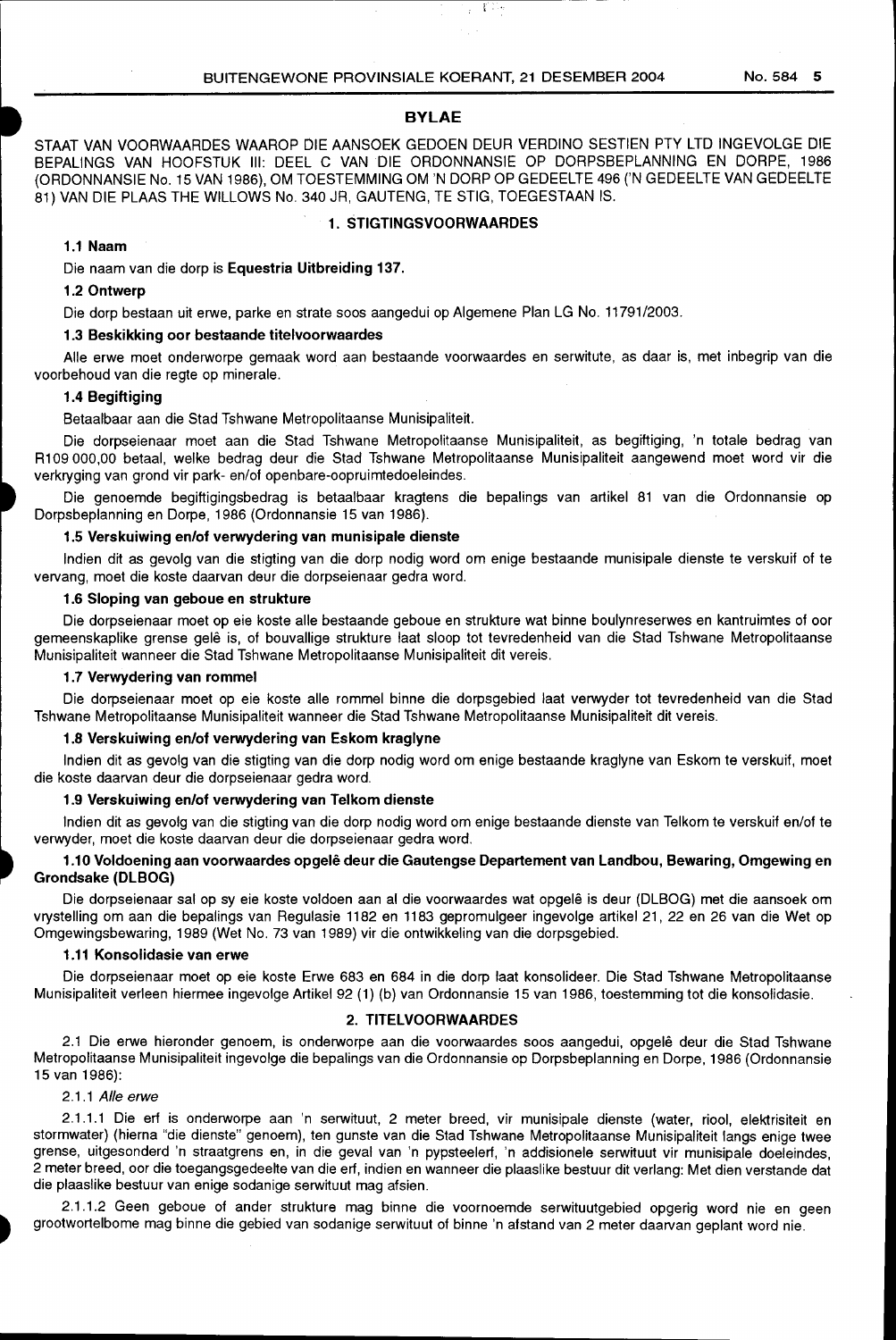2.1.1.3 Die Stad Tshwane Metropolitaanse Munisipaliteit is daarop geregtig om enige materiaal wat deur hom uitgegrawe word tydens die aanleg, onderhoud of verwydering van sodanige dienste en ander werke wat hy na goeddunke noodsaaklik ag, tydelik te plaas op die grond wat aan die voornoemde serwituut grens, en voorts is die Stad Tshwane Metropolitaanse Munisipaliteit geregtig op redelike toegang tot genoemde grond vir die voornoemde doel, onderworpe daaraan dat die Stad Tshwane Metropolitaanse Munisipaliteit enige skade vergoed wat gedurende die aanleg, onderhoud of verwydering van sodanige dienste en ander werke veroorsaak word.

## 2.1.2 Aile erwe

Aangesien hierdie erf (standplaas, grond, ens.) deel vorm van 'n gebied wat blootgestel mag wees aan stofbesoedeling en geraas as gevolg van oopgroef myn aktiwiteite in die verlede, huidige of toekoms in die omgewing daarvan, aanvaar die eienaar dat ongerief ten opsigte van stofbesoedeling en geraas as gevolg daarvan ondervind mag word.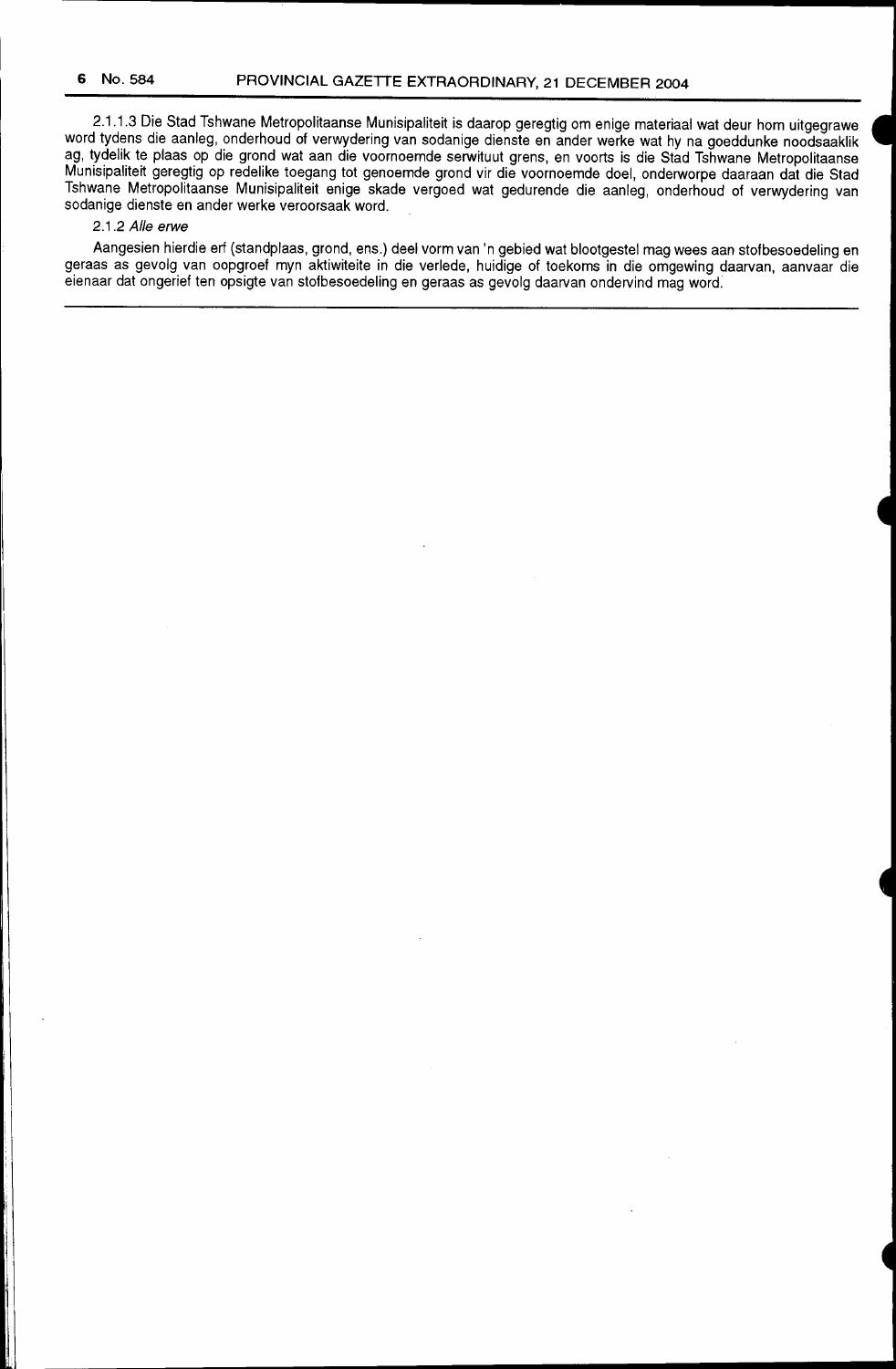# Looking for out of print issues of Government and Provincial **Gazettes**

## We can provide photocopies

## **Contact**

The National Library of South Africa, Pretoria Campus PO Box 397 0001 PRETORIA

## Physical address

C/o Andries and Vermeulen Streets Entrance in Andries Street

## Contact details

Tel: (012) 321-8931 Fax: (012) 325-5984 E-mail: infodesk@nlsa.ac.za